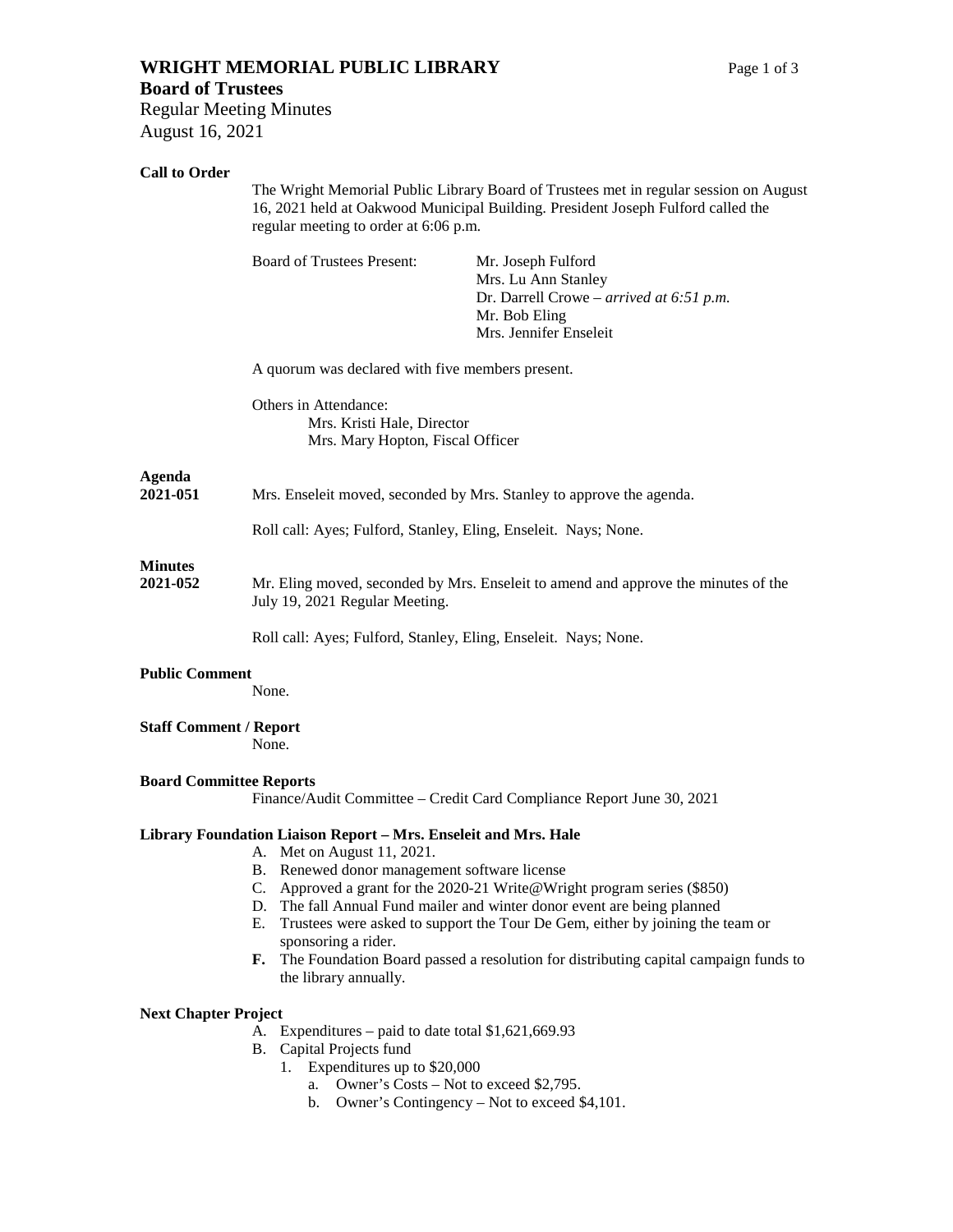## **WRIGHT MEMORIAL PUBLIC LIBRARY** Page 2 of 3

Roll call: Ayes; Fulford, Stanley, Eling, Enseleit. Nays; None.

- C. Project Update
	- 1. Mrs. Hopton reported, as of August 12, 2021, the total budget of \$5,109,027 is still fluid as a number of costs are yet to be undetermined.
	- 2. Mrs. Hale reported the Park level was opened to patrons on Monday, August 16, and patron response was very positive. The park level operations will be intermittent for a few days for remaining shelving installation. On August 19, the new park entrance will open permanently, and the main entrance will close for construction.
	- 3. Mrs. Hale reported a new bench in memoriam to Paul McClain will be installed using private gifts.

### **Fiscal Officer's Report – Mrs. Hopton**

- A. Financial Report July 2021
- B. Amended Estimated Resources & Annual Appropriations Budget 2021
- **2021-054** Mrs. Stanley moved, seconded by Mrs. Enseleit to accept the Financial Report July 2021, and Amended Estimated Resources & Annual Appropriations Budget 2021.

Roll call: Ayes; Fulford, Stanley, Eling, Enseleit. Nays; None.

#### **Director's Report – Mrs. Hale**

- A. Library Usage Report and Collection Statistics addendum
- B. Library Highlights addendum
- C. Updates
	- 1. COVID-19 Planning
		- a. Masks are requested of all patrons and required by all staff due to the rising spread of the Delta variant.
		- 2. Facilities
			- a. Patron traffic shows signs of increasing.
			- b. WMPL staff are working out processes for the new park level service desk.
		- 3. Staff  $$ 
			- a. WMPL welcomed new part-time Youth Services Associate Heather Jackson.
		- 4. Collections, Services, & Programs
			- a. Patron demand for COVID-19 home tests has steeply increased; WMPL is restocking as needed.
			- b. WMPL is getting remaining Oakwood City School yearbooks digitized.
			- c. WMPL added video tutorials to its website that assist patrons with accessing library resources.
			- d. WMPL was selected as one of four case studies to be conducted on grantees of the most recent Libraries Transforming Communities grant from the American Library Association.
		- 5. Other Updates
			- a. Mr. Fulford updated the Trustees on his response to a patron with a complaint about a displayed book.
			- b. Mrs. Hale shared information and determination regarding a patron request to purchase.